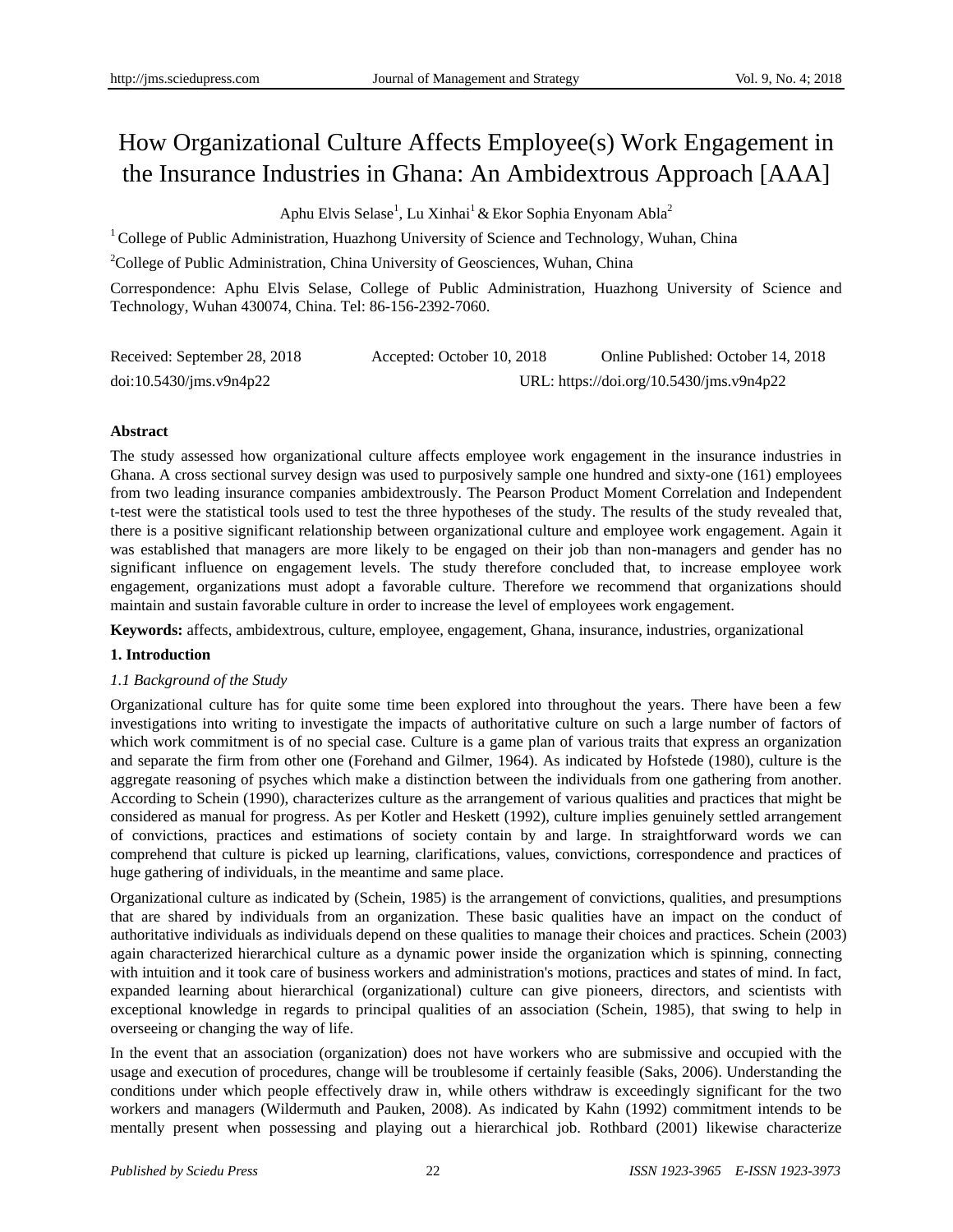commitment to as mental nearness however goes further to express that it includes two basic part. Consideration and ingestion. Consideration alludes to intellectual accessibility and the measure of time one spends pondering a job while retention implies being immersed in a job and alludes to the power of one's attention on a job.

As (Aphu E. S. 2015) showed, in the event that you infuse time as a remedy in your everyday dealings, you will dependably have solid minutes cum productive outcomes. Thusly, time should be clung to in as much as one is locked in to execute an obligation for an authoritative execution, accomplishments and subsequently exemplifying productivity. (Aphu E.S 2018)

Irvine (2013) expressed that officials are as yet coming up short on understanding what representatives require in the event that they will connect completely in their work and accomplishing the association's goals. He again settled the way that authoritative culture drives worker commitment. As indicated by Deci and Ryan (1987) administration which cultivates a strong workplace commonly shows worry for representatives' needs and sentiments, gives positive input and urge them to voice their worries, grows new abilities and take care of business related issues. Purcell, Kinnie, Hutchinson, Rayton and Swart, (2003) featured that worker commitment is just important if there is a more bona fide sharing of duty among administration and representatives over issues of substance. Their investigation additionally uncovered that inclusion in choices influencing the activity or work to be an imperative factor, which was emphatically connected with elevated amounts of representative commitment in this way showing it is a critical driver. Thus, making a sound authoritative culture that is pleasing to advancing worker commitment is basic for ideal association results.

## *1.2 Statement of the Problem*

The test today isn't simply holding gifted individuals, yet completely captivating them, catching their psyches and hearts at each phase of their work lives. Worker commitment has risen as a basic driver of business achievement in the present aggressive commercial center. Further, representative commitment can be a main factor in authoritative achievement (Lockwood, 2007).

Not exclusively does commitment can possibly altogether influence representative maintenance, profitability and reliability, it is additionally a key connect to consumer loyalty, organization notoriety and by and large partner esteem. Therefore, to pick up a focused edge, associations are to set the motivation for worker commitment and responsibility (Lockwood, 2007).

Hierarchical culture is the arrangement of convictions, qualities, and presumptions that are shared by individuals from an association (Schein, 1985). These fundamental qualities have an impact on the conduct of authoritative individuals, as individuals depend on these qualities to control their choices and practices (Schein, 1985). Extrapolating from the impact culture has on the conduct of hierarchical individuals much has been required to be composed about the effect of culture on the workers' commitment.

The association between a worker's commitment and hierarchical culture include understanding the qualities and convictions of the association and how critical the responsibility is to the company's prosperity and in addition it being the most essential driver of representative commitment. Both authoritative culture and work commitment of representatives are in risk when representatives' close to home estimations are incongruent with those of the association. The suggestion that association culture may impact levels of work commitment along these lines conceivably has a broad effect, and the inferred interface between these develops made this an essential relationship to examine and get it

It is of this vulnerability that the specialists dove further into the connection between hierarchical culture and representatives' commitment by investigating both immediate and circuitous impacts and how authoritative culture impacts worker states of mind and those demeanors that influence workers' commitment.

*Objectively*, the main objective of the study is to assess the effect of organizational culture on employee engagement in some selected organizations in Ghana. The researchers used those selected organizations as a case study. However, the study had the following objectives: To investigate the effect of organizational culture on employee engagement. To examine whether differences exist among managerial and non- managerial employee concerning work engagement. To examine whether male employees are more likely to be engage than female employees.

*Hypothetically,* there will be a significant relationship between Organizational culture and employee work engagement. Managers are more likely to be engaged on their jobs than non-managers. Male employees are more likely to be engaged on their jobs than female employees.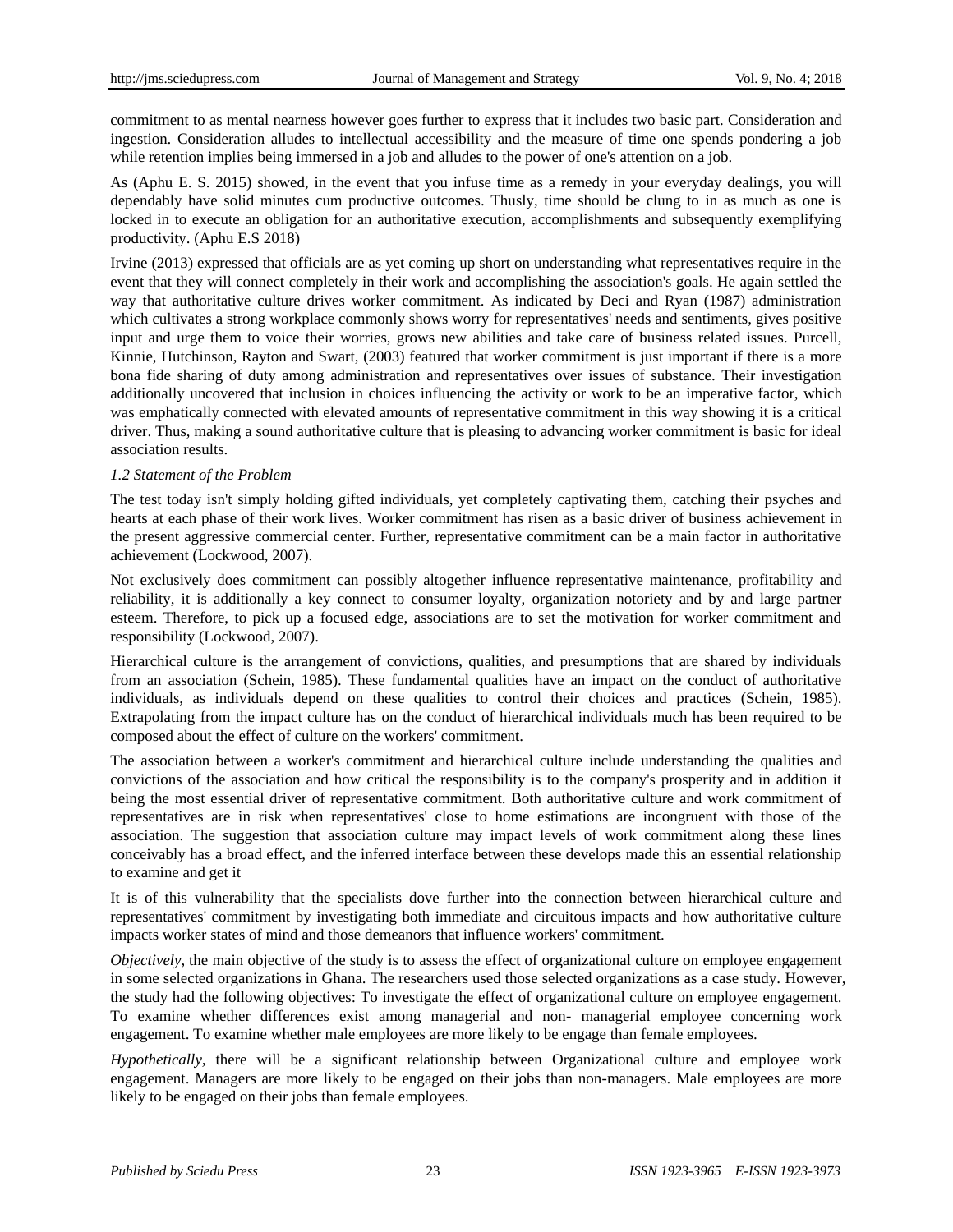*Significantly*, the outcome of this study is to help in identifying effects of organizational culture on employee engagement as well as help provide leaders with a foundation on which to build a better understanding of the effects of organizational culture on employee engagement.

This study is also important to organizations in Ghana to determine the various factors of organizational culture that influence employee"s engagement decisions to enable them adjust their cultures in other to aid the organizations to properly utilize their resources, increase their profitability and growth.

The study of organizational culture is relevant to managers to know how employees behave towards work engagement in organizations of certain cultures. Again, from a managerial point of view, the findings of this study can be used to support managerial decision making both at operational and strategic levels aiming towards improved organizational cultures and commitment of employees.

The outcome of this study help bridge the gap in literature by offering some empirical evidence to the extent of which the result in Ghana would be parallel to past studies.

The result of the study contributes to the body of knowledge by establishing the extent to which employee"s engagement are affected by organizational culture and understand why employees make certain engagement decisions.

Furthermore, this study provides a general framework for researchers, policy makers, and professionals a guide for future research studies.

## **2. Review of Literature**

## *2.1 Introduction*

The survey of theoretical literature review of bringing to the fore the various concepts of organizational culture, gender differences, and its effects on employee work engagement from the perspective of different authors. This is followed by the empirical literature review which is considered as the application of the theories.

## *2.2 Theoretical Literature Review*

Organizational Culture correctly characterize the details of authoritative culture. Regardless of no single hypothesis is consistently acknowledged, there is a general assent about hierarchical culture on being customarily decided and socially organized that includes convictions, practices, qualities and ethics aligned with various levels of the association and fuses to all parts of authoritative life (Hofstede, Neuijen, Ohauv and Sanders, 1990; Pettigrew, 1990).

The hypothetical contention about culture is that it is a mind boggling arrangement of standards and qualities that is formed after some time (Schein, 1985). It is by and large comprehended as the social magic that binds organizational individuals and communicates the qualities, social thoughts, and convictions that individuals share. An association's way of life hence, through its qualities and working convictions, applies ordering effects on how its representatives see occasions (Denison and Mishra, 1995) and how they act (Barney, 1986; Schein, 1985).

# *2.3 Schein's Three Levels of Organizational Culture (1992)*

Hierarchical culture as indicated by (Schein, 1985) is the arrangement of convictions, qualities, and presumptions that are shared by individuals from an association. He again recognizes that even with thorough examination, we can just make articulation about components of culture not culture completely. Schein (1992) offered an imperative commitment to characterizing hierarchical culture. He isolated authoritative culture into three levels.

These are indicated below;

- Artifacts and behaviors
- Espoused values
- $\triangleleft$  Basic assumptions and beliefs

Ancient rarities are the visual hierarchical structures and procedures. They are the part of the association that can be effortlessly perceived yet hard to get it. Precedents of these curios are offices, disciplines, devices, instruments et cetera. Upheld esteems are the cognizant methodologies, objectives and rationalities of the association. Precedents of which are customs and schedules, legend and stories, perfection et cetera.

Fundamental presumptions are the oblivious underestimated convictions, contemplations and sentiments (extreme wellspring of qualities and activities). They are hard to observe in light of the fact that they exist at a to a great extent oblivious level yet they give the way to understanding why things happen the manner in which they do.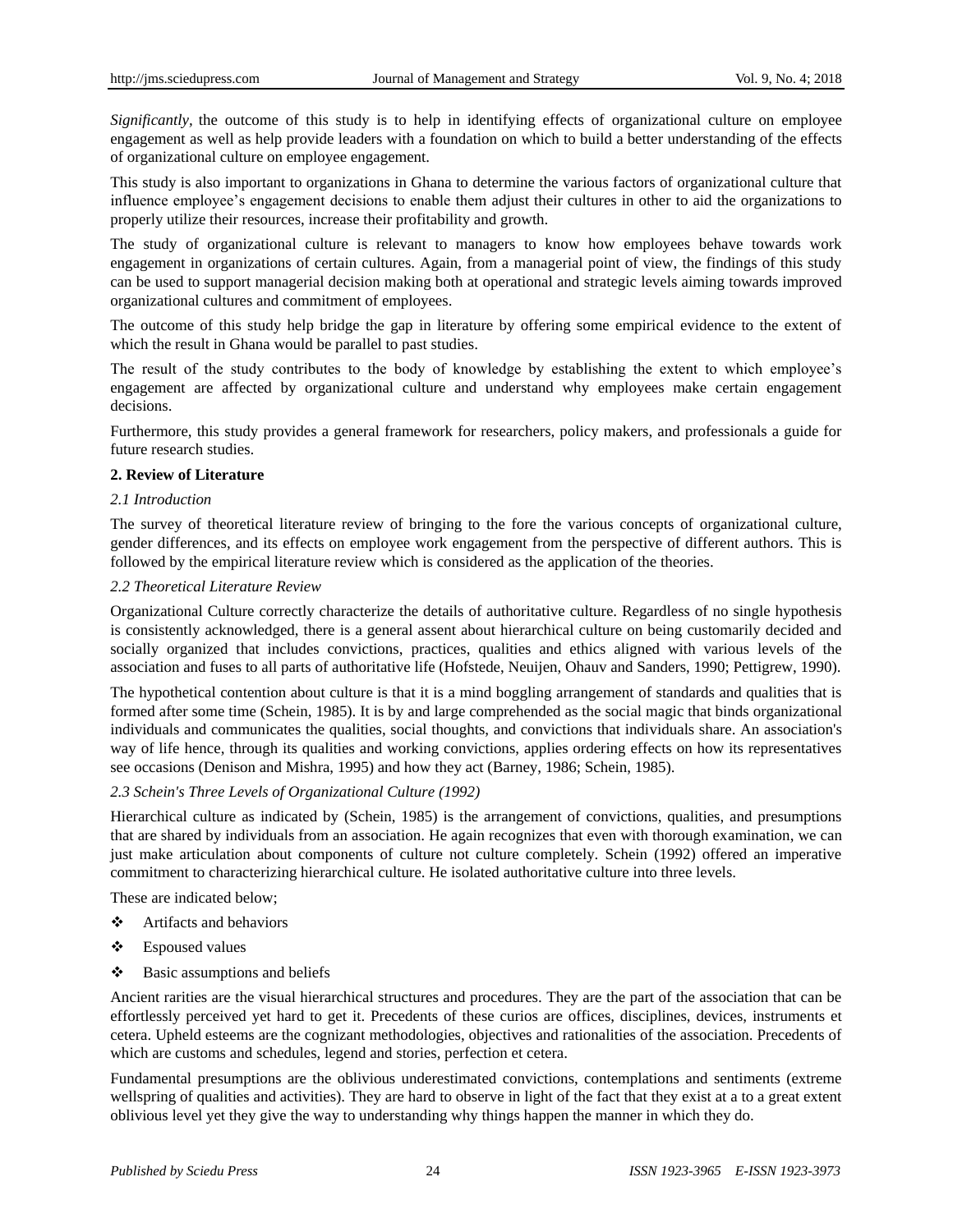# *2.4. Johnson and Schole's Cultural Web Model (1997)*

The social web is a portrayal of the underestimated suspicions of an association. Johnson and Scholes (1997) allude to a hierarchical worldview involving the kind of presumptions which are infrequently discussed, which are not viewed as hazardous, and about which directors are probably not going to be express. The segments of this worldview mirror the aggregate understanding of the association. Six noteworthy sorts of curio can be distinguished in the model, these are,

- Organizational structures
- ❖ Control system
- Rituals and routines
- Stories
- $\div$  Symbols
- Power structures

Relics in this setting are the most noticeable and most shallow indications of a hierarchical culture. Worldview (set of suppositions about the association which are underestimated).

Authoritative structure alludes to the way organizations structure their work. It incorporates both formal chain of importance and casual structures. The hierarchical structure is probably going to reflect control structures, outline critical connections and underscore what is essential in the association (Johnson and Scholes, 1997).

Control frameworks show the manners in which that the association is controlled and what is vital to screen in the association, and to concentrate consideration on. These incorporate money related frameworks, quality frameworks, and prizes (counting the manner in which they are estimated and appropriated inside the association).

Customs and schedules: the standard ways that individuals from the association carry on towards one another and towards those outside the association involve "the way we get things done around here". The ceremonies of the association are the unique occasions through which the association underlines what is especially imperative and fortifies "the way we get things done around here" Stories. The past occasions and individuals discussed inside and outside the organization. Who and what the organization deifies says a lot in regards to what it esteems, and sees as awesome conduct.

Images are words, objects, conditions, acts or attributes of people that imply something else or more extensive from themselves, and which have significance for an individual or gathering. They cover a scope of various components logos, titles or the sort of dialect and phrasing ordinarily utilized. It turns into a shorthand portrayal of the idea of the association. Power structures in an association are probably going to be intently connected with groupings (frequently administrative), inside the association which impact the plan and recognition of an arrangement of center suppositions and convictions, since these underlie the ''apparent shrewdness'' of how to work effectively.

# *2.5. Work Engagement*

Kahn (1990) was the first to conceptualize engagement, defining personal engagement as the concurrent manifestation and expression of an individual"s ideal self in task behaviors that encourage a connection to work and to others, a connection to personal presence (physical, cognitive, and emotional), and a connection to active, full role performance.

However, according to Salonova and Schaufeli (2011), burnout and engagement are exclusive of one another; individuals undergoing low burnout may not be undergoing high engagement and vice versa, which led Bakker, Gonalez-Romá, Salanova and Schaufeli, (2002) to operationalize work engagement as distinct from burnout.

Work engagement as defined by Schaufeli et al. (2002) is a positive, fulfilling, work-related state of mind that is characterized by vigor, dedication, and absorption. Rather than a momentary and specific state, engagement refers to a more persistent and pervasive affective-cognitive state that is not focused on any particular object, event, individual or behavior.

# *2.6. Khan's Psychological Presence Theory (1990)*

Kahn (1990, 1992) contended that commitment comes full circle from a state called mental nearness - a state in which the real evident features of oneself can be completely communicated. In this state, people don't have to control their convictions, values, contemplations, emotions, tendencies, and connections.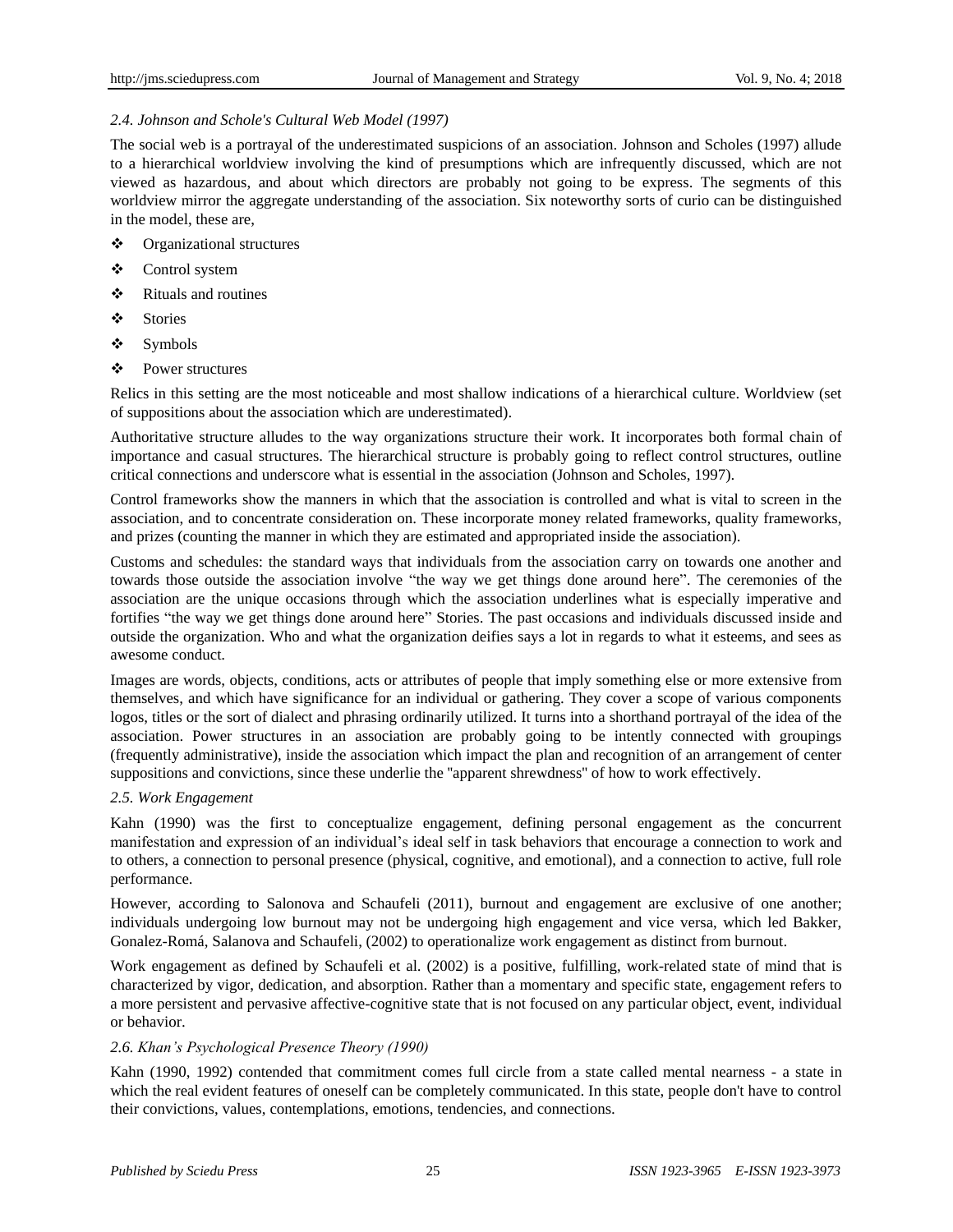Kahn (1990) is much of the time attributed as the principal researcher to apply the idea of commitment to work. Kahn found that there were three mental conditions related with commitment or separation at work: significance, wellbeing, and accessibility. By and large, these three conditions decide if representatives are more drawn in or withdrew (Kahn, 1990). He found that laborers were more connected with at work in circumstances that offered them more mental importance and mental security, and when they were all the more mentally accessible.

Seriousness: he exhibited that representatives encounter a feeling of importance in their work, this nearness or commitment will probably happen. That is, in a few settings, people feel their work identifies with some more extensive, persevering, vital, and attractive target or esteem. They feel their work lines up with the goals they esteem. As an outcome, they turn out to be more disposed to commit their endeavors to this undertaking, as opposed to withhold their effort, which shows as nearness or commitment.

Wellbeing: When people feel that such devotion and application to their job won't come full circle in unfortunate or contrary outcomes, mental security and commitment is additionally more prone to follow (Kahn, 1990). That is, commitment surfaces when representatives feel that issues or afflictions are either impossible or reasonable.

Accessibility: Individuals can keep up this commitment and application to their work just in the event that they can get to the fundamental assets, called mental accessibility. That is, they require, for instance to have the capacity to assemble the essential vitality or effort (Kahn, 1990).

## *2.7. Empirical Literature Review*

There are various empirical findings, both from developed and developing countries has recorded mixed results. A number of researchers have noted a positive quantitative relationship between both organisational culture and gender difference and employee work engagement in organisations, while some found the negative relationship.

Naidoo and Martins (2014) embraced an exploration on the theme researching the Relationship between Organizational Culture and Work Engagement in which their discoveries demonstrate a positive connection between every one of the measurement that is hierarchical culture and work commitment individually. Their discoveries again propose that positive impressions of authoritative culture are probably going to be identified with larger amounts of work commitment. The examination again calls attention to that authoritative culture is a key thought in understanding work commitment.

Their investigation utilized a quantitative methodology with an example size of 455 out of an ICT organization. The inspecting system utilized is a proportionate arbitrary stratified testing. This investigation utilized connection and relapse in computing the entomb connection among both reliant and autonomous factors. The South African social instrument was utilized to gauge hierarchical culture whiles the utretch work commitment scale was utilized to quantify work commitment of which the two was score on a 5 likert scale. The examination did not investigate the impact of subgroup contrasts identified with age, sexual orientation, status, and so on yet our investigation investigated the impact in contrasts among sex and positions, and utilized purposive inspecting and accommodation testing system.

Research by Muntaha, Lewis and Syed (2013) on the theme is work commitment gendered? The examination depended on survey of a few literary works identified with work commitment. The investigation turned out to state that work commitment is a gendered idea as it is simpler for men to exhibit work commitment than ladies. The examination clarify advance that the three mental conditions by Khan (1990) that prompted work commitment are additionally gendered where ladies need to conquer authoritative obstructions to encounter these condition. The investigation showed that in view of authoritative structure, hierarchical culture and belief system, it is less demanding for men to exhibit work commitment than ladies.

Saks (2006) attempted an exploration on the theme predecessors and results of representative commitment in which an overview was finished by 102 workers working in an assortment of employments and associations. The normal age was 34 and 60 percent were female. Members had been in their present place of employment for a normal of four years, in their association a normal of five years, and had by and large 12 years of work involvement. The study included proportions of employment and association commitment and also the precursors and outcomes of commitment. The outcomes demonstrate that there is a significant distinction among occupation and association commitment and that apparent authoritative help predicts both employment and association commitment; work qualities predicts work commitment; and procedural equity predicts association commitment. What's more, occupation and association commitment intervened the connections between the precursors and employment fulfilment, authoritative duty, expectations to stop, and hierarchical citizenship conduct.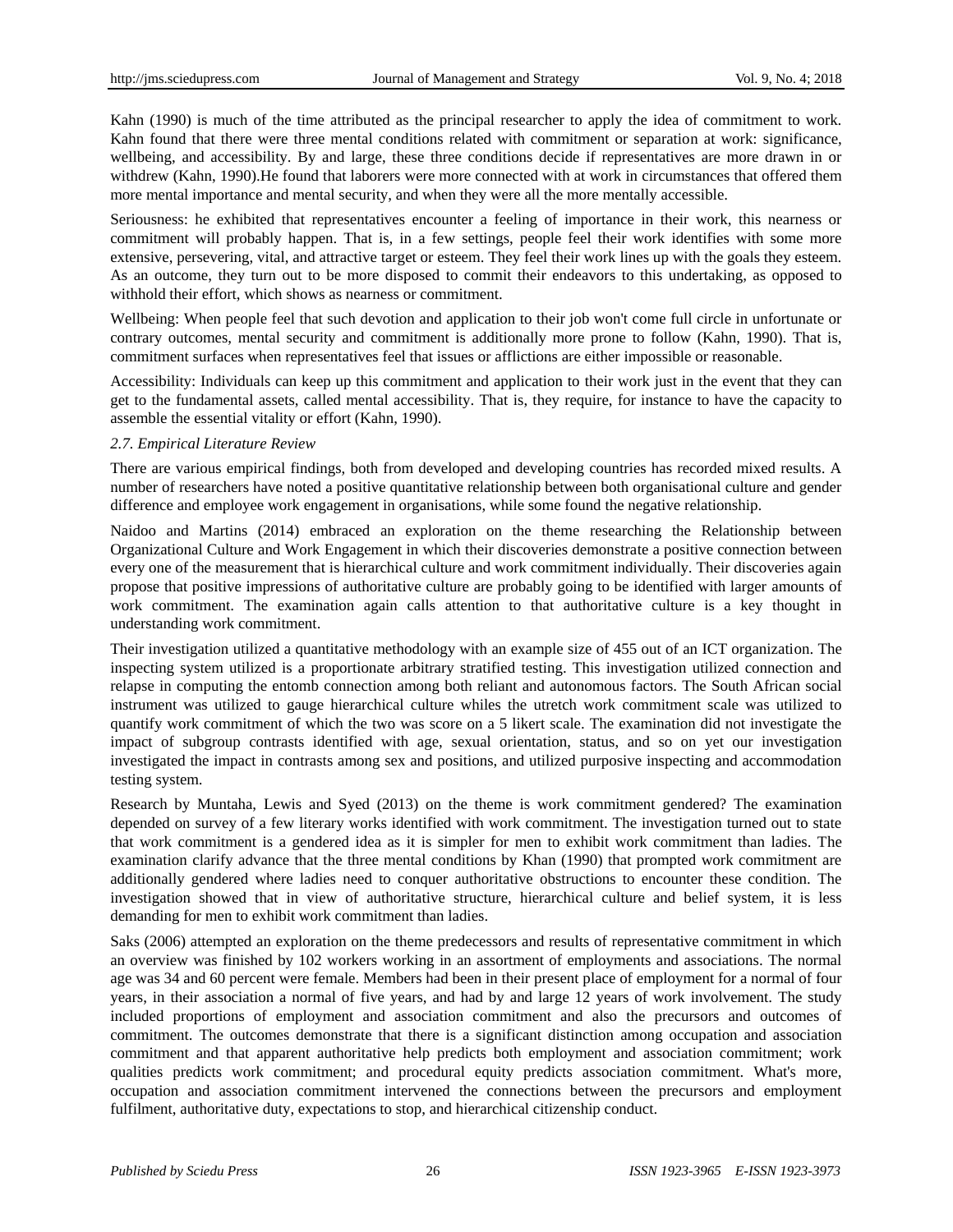David and Pandey (2013) with the subject what drives representative commitment explored what work qualities prompts high worker commitment. The instrument utilized contains fourteen things related with various measurements of worker commitment. Information was gathered through purposive examining from 107 respondents on five point likert scale through poll. The unwavering quality of poll was broke down utilizing SPSS (Statistical Product and Service Solutions). Additionally factor examination with VARIMAX pivot utilizing Kaiser Normalization was connected to the information which brought about three components. Discoveries of the investigation recommends that agreeable workplace, chances to develop and work enhancement prompts higher commitment in representatives having a place with quickly developing ventures like it and pharma. All respondent have a place with age gathering of 20-40 and 90% of them are beneath 30. Which additionally recommend significance of these elements in drawing in gen x representatives in these enterprises.

An examination led by Rieger, Roodt and Sempane, (2002) on the point work fulfilment in connection to authoritative culture which planned to set up whether a relationship existed between the factors work fulfilment and hierarchical culture of representatives inside an administration association. The populace involved 200 workers of which 40 were avoided from the examination because of poor education levels. A culture and Minnesota work fulfilment surveys were directed to the example of 160 representatives and 121 usable reactions were gotten. High coefficient alphas were acquired on both the hierarchical culture survey (OCQ) (0, 99) and the Minnesota work fulfilment poll (MJSQ) (0, 92). Huge contrasts were found between some true to life factors and reactions on the OCQ. A critical relationship was found between scores of the OCQ and the MJSQ.

Johari, Rashid and Sambasivan (2003) in their paper with the theme the impact of corporate culture and authoritative duty on execution inspected the impact of corporate culture and hierarchical responsibility on money related execution in Malaysian organizations. An organized survey was created and self-regulated to supervisors in Malaysian organizations. An aggregate of 202 directors out in the open recorded organizations took part in the examination. The outcomes demonstrate that there is a noteworthy relationship between's corporate culture and hierarchical responsibility. Both corporate culture compose and hierarchical responsibility have an impact on the money related execution of these organizations.

Once more, Rahman, Rashid and Sambasivan (2004) in a theme the impact of authoritative culture on states of mind toward hierarchical change explored the impact of authoritative culture on demeanours toward authoritative change in Malaysia. An organized survey was created and self-regulated to 258 organizations recorded in the league of Malaysian assembling catalog. In the example, about 65 percent of the aggregate respondents were male and the rest were female. Around 41 percent of the aggregate respondents were Malays, 46 percent were Chinese, and 9.7 percent were Indians. As far as age gathering, almost 62 percent of the respondents were between 31-50 years of age, 23 percent were beneath 30 years of age, and 13.6 percent were over 50 years of age. As far as instructive foundation, almost 75 percent had tertiary training (four year certification or proportional). As for work position, 22.9 percent of the respondents were CEOs, 26.4 percent were general directors, and 30.2 percent were human asset administrators.

A five-point interim scale was utilized to quantify every one of the reactions. The respondents were requested to demonstrate their reactions running from 1 (emphatically concur) to 5 (firmly oppose this idea). The inside consistency (Cronbach's alpha) for solidarity measurement and friendliness measurement of authoritative culture were 0.8895 and 0.8309, individually. The Cronbach's alpha coefficient for hierarchical culture for the 23 things was 0.7157. Information were dissected utilizing the Statistical Product and Service Solutions (SPSS) for windows programming. Enlightening insights, which incorporate frequencies and rates, were used to introduce the principle attributes of the example and the profile of hierarchical culture and states of mind toward authoritative change. Cross-classification and chi-square examination were additionally utilized to quantify the relationship between the factors. The outcomes demonstrated that there is a relationship between authoritative culture and the full of feeling, subjective, and conduct inclination of mentalities toward hierarchical change. The discoveries likewise demonstrated that distinctive kinds of authoritative culture have diverse levels of acknowledgment of states of mind toward hierarchical change. This implies certain sort of authoritative culture could encourage the worthiness of progress, while different kinds of culture couldn't acknowledge it.

As Aphu E.S & Adator S.W indicated, the challenges of SMEs have been a major limitation to fulfilling the expected goal as a backbone of any economy. This implies that, SMEs also have employees in as much as their engagement to the work assigned them is the focal point thereby contributing positively or negatively to the economy based on their inputs.

Shakil (2012) in a theme Impact of authoritative culture on execution Management hones in Pakistan Aimed to grow the base of information and exactly test the connection between parts of hierarchical culture and execution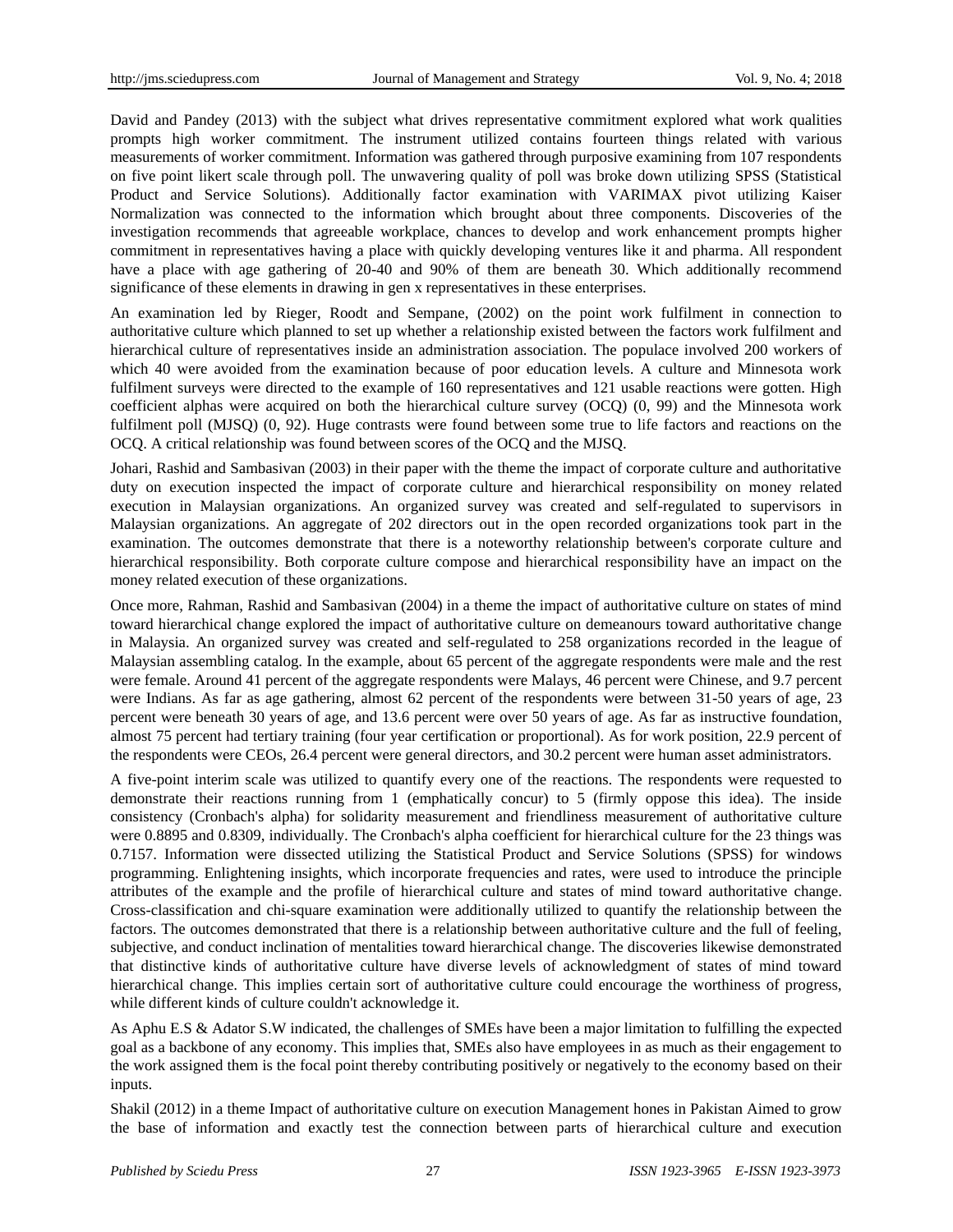administration rehearses. The examination embraced exploratory research to investigate the effect. Essential Data was gathered through surveys from 60 representatives in COMSATS foundation of data innovation. The example comprises of both male and female employees. Relapse and connection investigation was utilized for measurable examination. The measurable Results demonstrate that inclusion is very associated with consistency and flexibility. So also, different measurements of hierarchical Culture have essentially positive association with the execution administration hones. The examination chose test from couple of urban communities of Pakistan. Future examinations could choose different urban areas and contrast results and city of chose test. The examination utilized Random testing methodology, which is the principle restriction of this investigation. Future examinations could utilize stratified arbitrary testing system with more example estimate.

Alfes, Truss, Soane, Rees and Gatenby (2010) in their examination, making a drew in workforce: discoveries from the Kingston representative commitment consortium venture found that ladies are essentially more connected with in general than men: while 74% of ladies announced being modestly drawn in and 9% emphatically drew in, 68% of men are reasonably connected with and 7% firmly locked in. They set up that supervisors are fundamentally more connected with than non-directors and when all is said in done, they found that those in proficient or administrative jobs are the most engaged.

Agyemang and Ofei (2013) embraced an exploration on the subject "Worker work commitment and authoritative responsibility: a near investigation of private and open segment associations in Ghana". The examination researched worker work commitment and authoritative duty utilizing a similar methodology of private and open part representatives in Ghana. They purposively inspected one hundred and five (105) workers of three open and three private associations with comparable to qualities in the Accra city of Ghana. Four speculations was tried. Pearson item minute connection and autonomous t-test was the factual instruments utilized in investigating the information they gathered. The discoveries of their examination uncovered a huge positive connection between worker commitment and representative responsibility. Workers of private associations have a more elevated amount of representative commitment and hierarchical duty than representatives out in the open associations, and since quite a while ago tenured and short-tenured representatives did not contrast in responsibility levels.

Their study points out the need for employees to be provided with resources needed to perform their work roles since it has consequential effects on employee engagement and organizational commitment. The study compared private and public sector employees in relation to employee work engagement has an independent variable in addition to organizational commitment but in our study employee work engagement is a dependent variable to organization culture and not using the comparative approach.

Aphu E.S *et al* (2017) given the structure of the Ghanaian economy, higher growth in the agricultural sector is needed to fuel growth in other sectors. The size of the sector indicates that, agriculture could be the engine for a more rapid growth and poverty reduction. The insurance industry is likewise part of the above mentioned sectors Selase en co referred to in its generality. Climate variability is a disincentive to agricultural investment prompting the risk-averse farmer to take precautionary strategies that buffer against climatic extremes. Aphu E.S *et al*, (2017) Therefore, more engagement in agriculture is likewise required not only the insurance industry.

# **3. Methodology - Case Study Approach**

This this portion discusses how the research study was undertaken and also outline methods used by the researchers in achieving their objectives. It also highlighted on the design of the study, population, sample frame and sampling technique used as well as instruments and data collection procedures.

This research used a quantitative research approach. This is because quantitative research is a research design that allows objective theories to be tested by examining the relationship among variables. The scope of the work was based on a cross sectional design. This enabled the researchers to provide quantitative description of trends, attitudes or opinions of a population by studying a sample of it. A cross-sectional research design was used to collect data on relevant variables at a time from a variety of people or phenomenon.

Our study was limited to 2 selected insurance companies in the capital city of Greater Accra region. The study consisted of 161 respondents from the selected companies at different positions and both sexes.

A non-probability sampling method was used. Precisely purposive techniques was used in selecting the companies for the study whiles Convenience sampling was used in selecting the sample elements that were readily available to participate in the study and who can provide the required information. Due to the busy schedule of the companies, convenience sampling was most appropriate.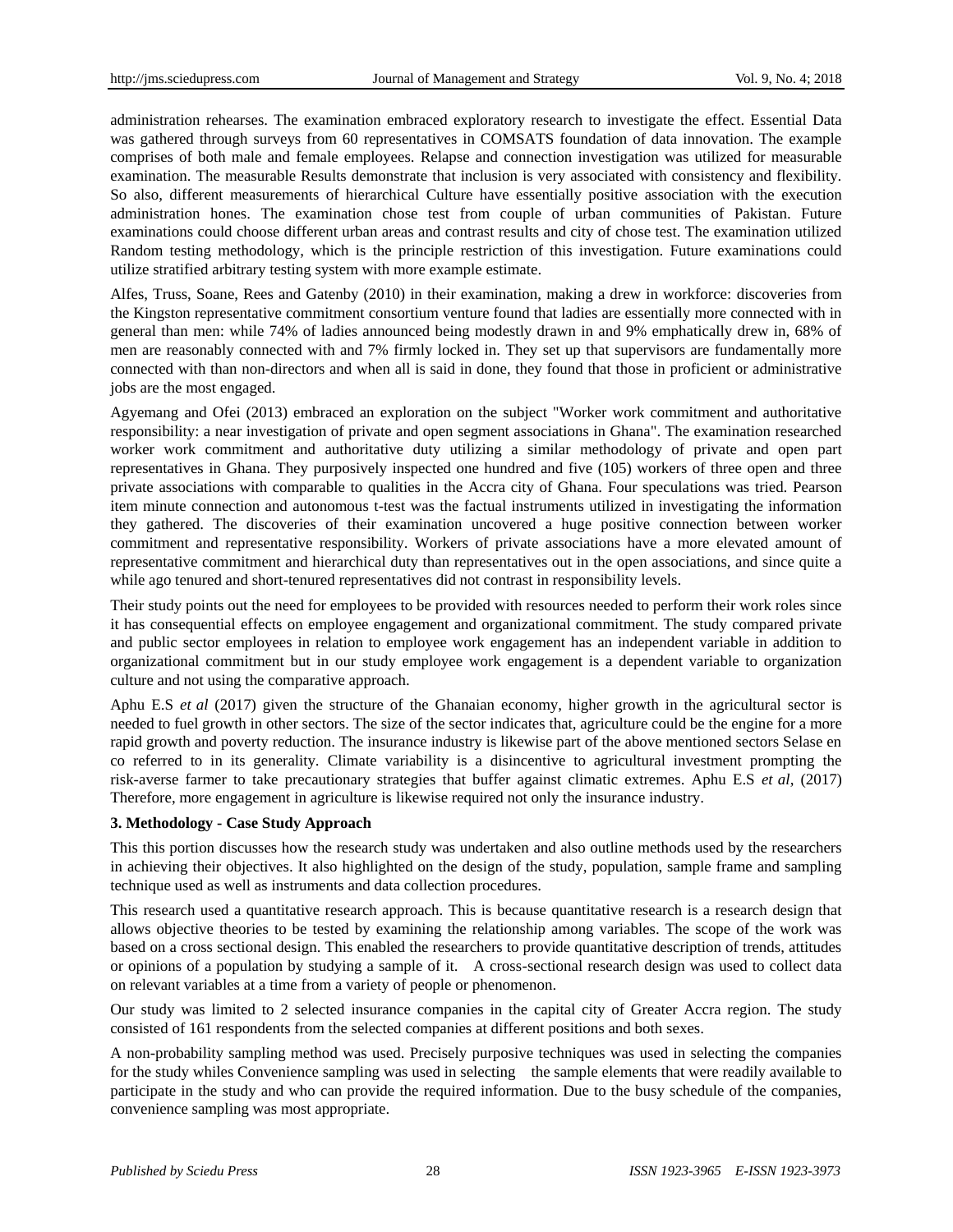The research data was from a primary source. The selected respondents were given self-administered questionnaires to fill. It took about two months to retrieve back one hundred and sixty one (161) filled questionnaires out of two hundred (200) questionnaires issued. The questionnaires were divided into three parts.

The first part covered respondents" demographic data such as gender, position and educational background. The second part covered their perception about organizational culture as compared to their jobs adopted from Organizational Culture Assessment Questionnaire (OCAQ) by Sashkin and Rosenbach (2013). The 5 items questionnaires were scored on a 5 point likert scale ranging from strongly disagree (1) to strongly agree (5). The third part covered the work engagement. The Utrecht Work Engagement Scale (UWES) by Schaufeli et al. (2002) was adapted. The instrument consist of 7 items, which was scored on a 5 point likert scale ranging from strongly agree (1) to strongly disagree (5).

Data gathered was coded and entered into Statistical Product and Service Solutions (SPSS) Software. Hypothesis one was tested by analyzing the data collected using Pearson product-moment correlation statistical tool in determining the relationship between the two variables.

Hypothesis two was tested by analyzing the data collected using Independent t-test in establishing the differences in the employee work engagement with respect to positions and hypothesis three was to find the extent to which males and females are compared in predicting employee work engagement so Independent t-test was suitable for analyzing the data collected in testing of that.

## **4. Results and Discussions**

## *4.1 Introduction*

This arena presents and discusses the data collected from the field in line with the objectives and research questions set in chapter one. It analyses the data and attempts to bring the statistical meanings out and discuss the findings of the study. It presents the use of descriptive method of statistical analysis in arriving at the objectives of the study. The presentation of the result of the study begins with an examination of the demographic characteristics of the respondents, followed by the display and brief description of the statistical tables and figures that proffering solutions to the research objectives and questions. All analyses were done with the aid of Statistical Product and Service Solutions (SPSS) at a 95% confidence interval.

# *4.2. Demographic Characteristics*

| <b>Demographic Characteristics</b> | ${\bf N}$      | Percentages % |
|------------------------------------|----------------|---------------|
| <b>Sex</b>                         |                |               |
| Male                               | 70             | 43.5          |
| Female                             | 91             | 56.5          |
| Age                                |                |               |
| 18-35                              | 94             | 58.4          |
| 36 and Above                       | 67             | 41.6          |
| <b>Educational Level</b>           |                |               |
| Diploma                            | 10             | 6.2           |
| Higher National Diploma            | 26             | 16.1          |
| Degree                             | 91             | 56.6          |
| <b>Masters</b>                     | 32             | 19.9          |
| Doctorate                          | $\overline{2}$ | 1.2           |
| <b>Position</b>                    |                |               |
| Non-Managerial                     | 84             | 52.2          |
| Managerial                         | 77             | 47.8          |
| <b>Length of Service</b>           |                |               |

#### Table 1. Summary of demographic characteristics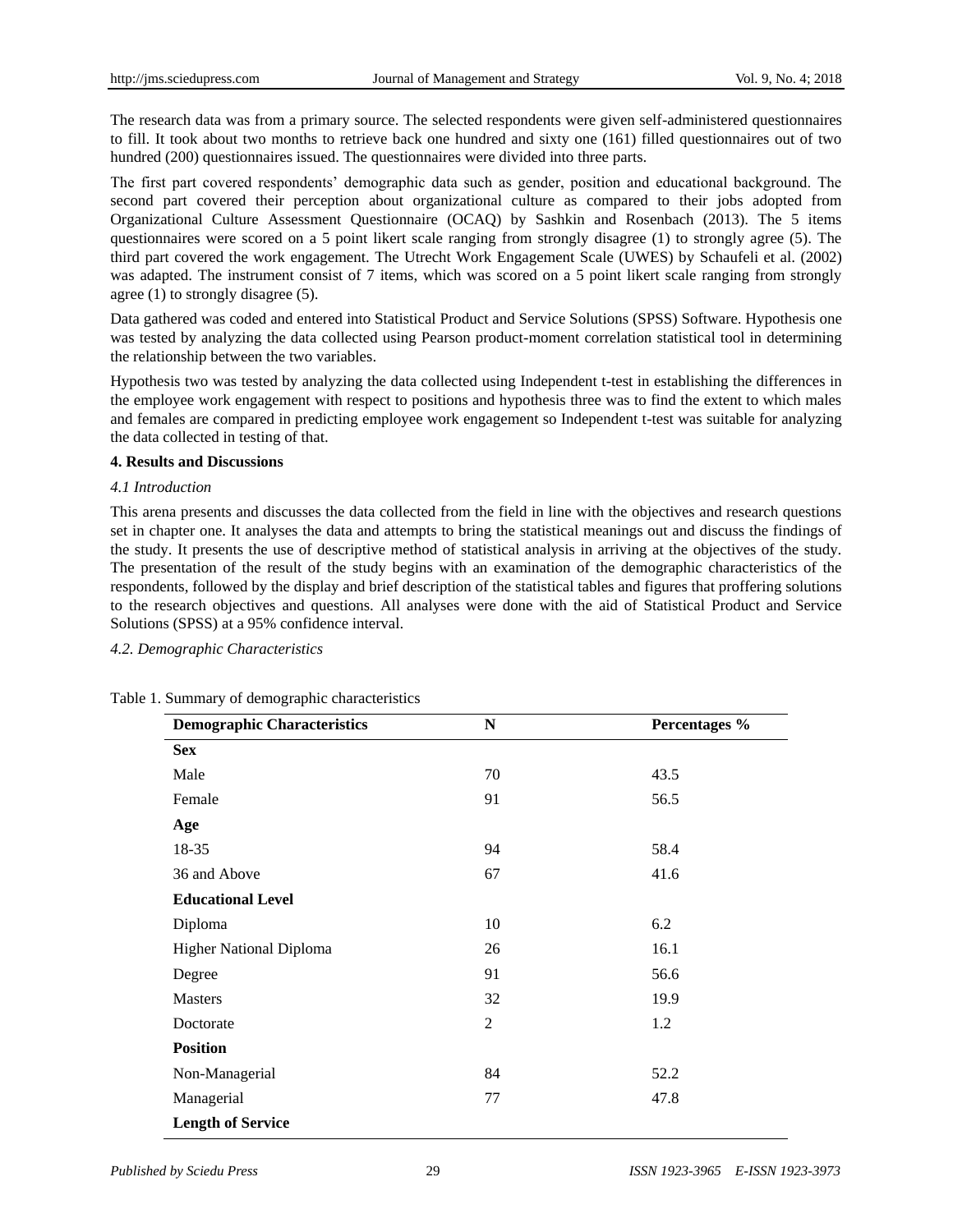| http://jms.sciedupress.com            | Journal of Management and Strategy |      | Vol. 9, No. 4; 2018 |  |  |
|---------------------------------------|------------------------------------|------|---------------------|--|--|
| Less Than 3 Years                     | 49                                 | 30.4 |                     |  |  |
| 3 Years and Above                     | 112                                | 69.6 |                     |  |  |
| Total Number of Respondents $(N=161)$ |                                    |      |                     |  |  |

Source: Field data, August 2018

Table 1 shows the frequency and the percentage distribution of the gender, age, educational level, position and length of service of the respondent of the study. The study involved more females than males as it can be seen in the table above. From the table, it shows that 70 respondent were males which represent 43.5% and 91 of the respondent were females which also represent 56.5%. Gender is one important factor that is perceived to have different and diverse views about the variables. From the numbers and percentages it has been realized that in Ghana females are more interested in the insurance industry than males because of its service nature, it is much of interpersonal relationships, communication and customer relation.

The ages of employee are perhaps relevant is assessing their perception about organizational culture and employee work engagement. Views in respect of the variables may vary for employees in different age groups. From the table, 94 of the respondents were aged between 18-35 years which represent 58.4% of the total respondent and 67 of the respondent were aged 36 years above which represent 41.6% of the total respondents. The age distribution is observed that majority of the respondents were in the ages of 18-35.

Educational background may be a factor which the researchers suspected could affect the views of the respondents. From the table, 10 of the respondents were diploma holders depicting 6.2%, 26 of the respondents were higher national diploma holders representing 16.1%, 91 of the respondent were degree holders in percentage as 56.6%, 32 of the employees holding masters were involved indicating 19.9% of the total respondent and 2 doctorate holders were also involved representing 1.2%. It is observed from the percentages that greater number of the respondents were degree holders which established the fact that the industry employ more graduates for their operations because of their knowledge in-depth and high competence level relatively. It is perceived that workers with high education have high expectations on their jobs.

The positions of the employees is assumed to have effect on the views about the variables. From the table, 84 of the respondents were of non-managerial positions which is 52.2% and 77 of the respondent were holding managerial positions depicting 47.8% of the total respondent. This shows there were more response from non-managers than manager(s).

From the table, it is indicated that 49 of the employees had been working for period of less than 3 years representing 30.4% and 112 of the respondents were employees who have worked with their organizations for a period of 3 years and more. It is seen that majority of the respondents have worked for their organizations for a period of 3 years and more. This can be as a result of employees becoming comfortable with their current job and would not like to change environment or organizations having better conditions to retain worker because of their experience other than going in for new workers. The responses may be influenced by the length of service of the respondents.

#### *4.3. Hypotheses Testing*

# Testing Hypothesis One

The first hypothesis was to investigate the extent to which organizational culture is related with employee work engagement. This hypothesis was investigated using Pearson product-moment correlation coefficient. Summary of the results are presented in Table 2 below

| Table 2. Pearson product-moment correlation between organizational culture and employee work engagement |  |  |  |
|---------------------------------------------------------------------------------------------------------|--|--|--|
|---------------------------------------------------------------------------------------------------------|--|--|--|

| <b>Measures</b>               |      |     | Mean   | SD    |      |     |
|-------------------------------|------|-----|--------|-------|------|-----|
| <b>Organizational Culture</b> |      | 161 | 17.745 | 2.946 | .164 | .02 |
| Employee<br>Engagement        | Work | 161 | 28.820 | 4.780 |      |     |

Source: Field data, August 2018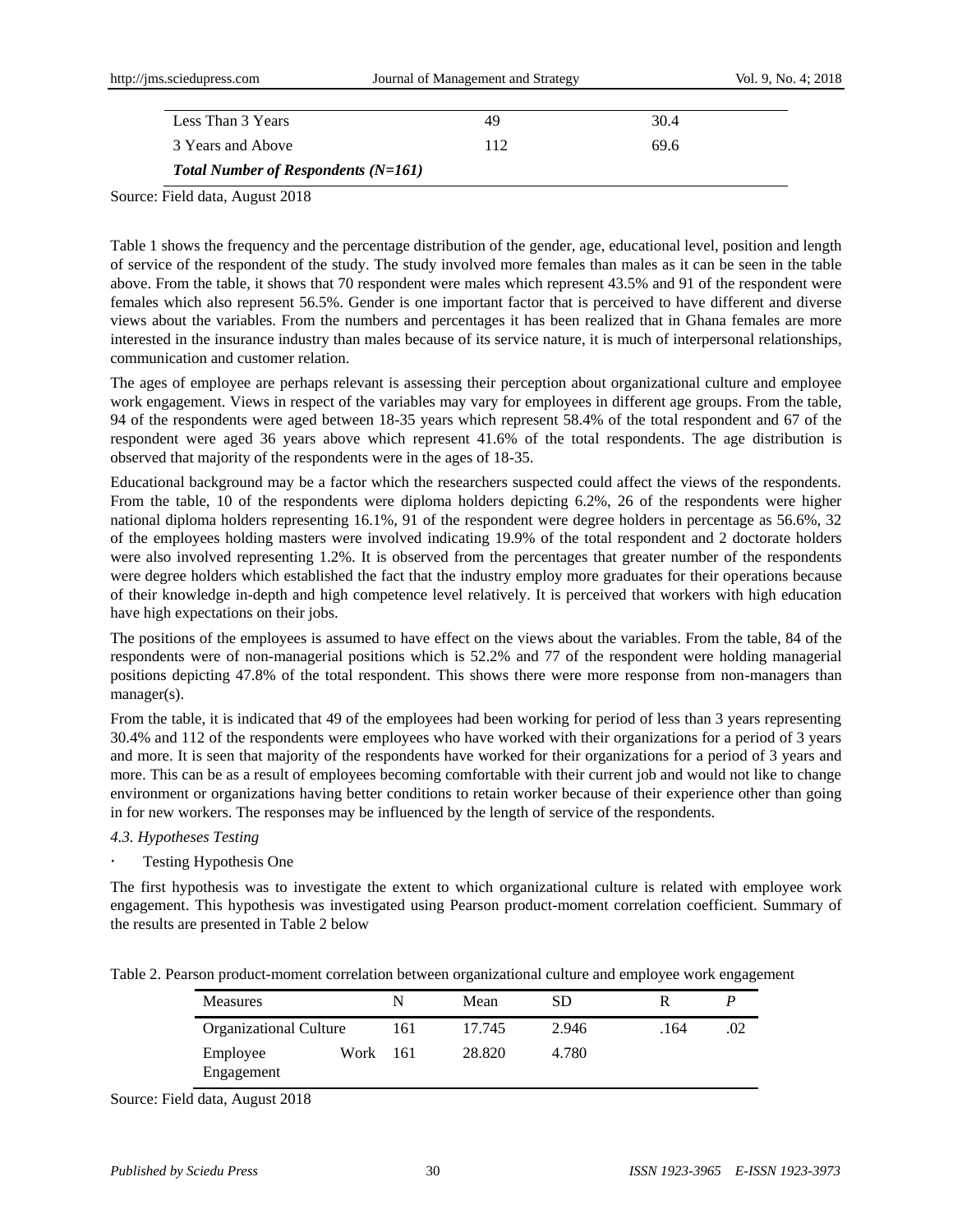From Table 2 above, there is a significant positive relationship between organizational culture and employee work engagement  $[r=164, p<0.05]$ .

Testing Hypothesis Two

The second hypothesis examined differences in the employee work engagement scores with respect to positions. Independents t-test was used to test the hypothesis. Summary of the results are presented in Table 3 below.

Table 3. An independent t-test table showing the difference between non-managerial staff and managerial staff on the perception of employee work engagement

|                        | Position            | N  | Mean   | SD    | df  |          |     |
|------------------------|---------------------|----|--------|-------|-----|----------|-----|
| Employee<br>Engagement | Work Non-Managerial | 84 | 28.202 | 4.979 | 159 | $-1.723$ | .04 |
|                        | Managerial          | 77 | 29.489 | 4.489 |     |          |     |

Source: Field data, August 2018

From table 3 above, managers (mean=29.4886, SD=4.48865) are significantly more engaged on their jobs than non-managers (mean=28.2024, SD=4.97894). Therefore the hypothesis which stated that "Managers are more likely to be engaged on their jobs than non-managers." was supported.  $(t=1.723, p<0.05)$ 

# Testing Hypothesis Three

Hypothesis three examined the extent to which males and females are compared in predicting employee work engagement. Summary of the results are presented in Table 4 below.

Table 4. An independent t test table showing the difference between males and females on the perception of employee work engagement

|                        |      | <b>Sex</b> | N  | Mean   | SD    | df  |      |     |
|------------------------|------|------------|----|--------|-------|-----|------|-----|
| Employee<br>Engagement | Work | Male       | 70 | 29.143 | 4.414 | 159 | .776 | .23 |
|                        |      | Female     | 91 | 28.571 | 5.053 |     |      |     |

Source: Field data, August 2018

From Table 4 above, males are not significantly more engaged on their jobs than females. Therefore the hypothesis that "Male employees are more likely to be engaged on their jobs than female employees" is not supported by the analysis [*t*=0.776, *p*>0.05].

# *4.4 Discussion*

# Organizational Culture and Employee Work Engagement

The main aim of this study was to find the effect(s) of organizational culture on employee work engagement. The result obtained after the analyses indicated that the first hypothesis that is there is a significant relationship between organizational culture and employee work engagement was supported. This finding shows that the level of employees being more engaged on their jobs and the organization"s culture are significantly related and organizational culture then has much influence on employee work engagement in the Ghanaian setting. The finding agrees with the result of a research on the topic investigating the Relationship between Organizational Culture and Work Engagement undertook by Naidoo and Martins (2014) in which their findings indicate that positive perceptions of organizational culture are likely to be related to higher levels of work engagement and organizational culture is a key consideration in understanding work engagement. The finding of this study is also in agreement with a research conducted by Rieger, Roodt and Sempane, (2002) on the topic job satisfaction in relation to organizational culture which established a positive relationship existed between the variables job satisfaction and organizational culture of employees within a service organization.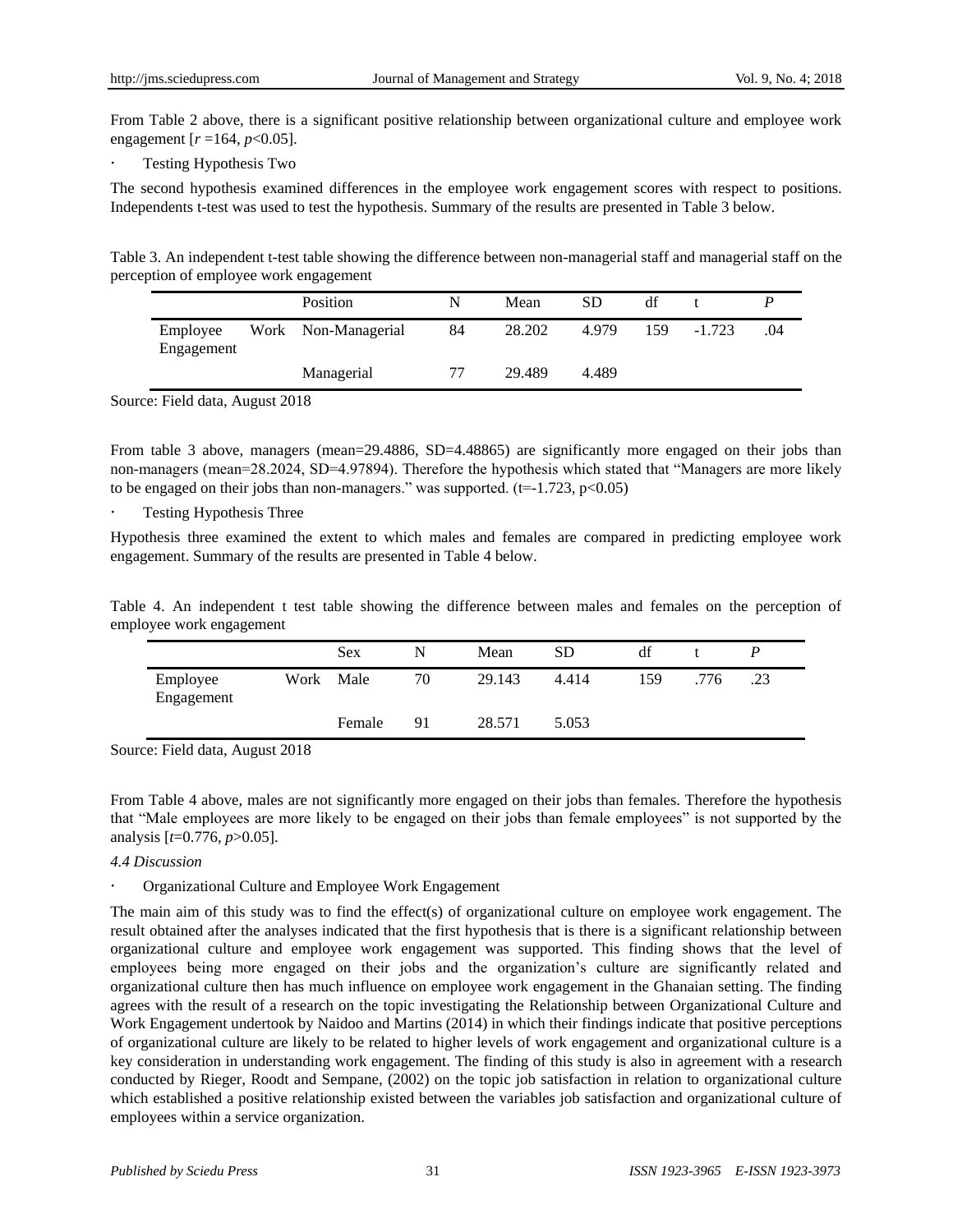Schein's three levels of organizational culture (1992) and Khan's psychological presence theory (1990) explain the finding. That is the three levels of organizational culture which are artifacts and behaviors, Espoused values and Basic assumptions and beliefs with the three psychological conditions related with engagement or disengagement at work which are meaningfulness, safety, and availability. Collectively, these three conditions determine whether employees are more engaged or disengaged (Kahn, 1990). In the perspective of our environment or setting the organizations with more favorable assumptions, beliefs and value which assures it employees a better conditions of service and the psychological conditions (meaningfulness, safety and availably) have more committed and high level of employee work engagement. Organizations in Ghana are much concern in the welfare and the living of their employees which has been incorporated into the culture of most organizations enhancing employees to be committed and increase their level of engagement since they find it comfortable and motivating to go the extra mile when performing their duties.

Position and Employee Work Engagement

Again the study found that, Managers are significantly more likely to be engaged on their jobs than non-managers. The result supported the second hypothesis that Managers are more likely to be engaged on their jobs than non-managers. This finding is consistent with David and Pandey (2013) result on the topic what drives employee engagement, investigated what job characteristics leads to high employee engagement and findings of the study suggests that satisfactory work environment, opportunities to grow and job enrichment leads to higher engagement in employees. Again this result is in connection with Alfes, Truss, Soane, Rees and Gatenby (2010) in their research, creating an engaged workforce: findings from the Kingston employee engagement consortium project, established that managers are significantly more engaged than non-managers and in general, they found that those in professional or managerial roles are the most engaged.

The finding can be explained with the Khan"s Psychological Presence theory that the three psychological conditions related with engagement or disengagement at work: meaningfulness, safety, and availability indicate workers are more engaged at work in situations that offered them more psychological meaningfulness and psychological safety, and when they were more psychologically available. In the Ghanaian working environment, employees with higher positions or in the upper offices experience more of the three psychological conditions which encourage managers to be more committed to their jobs than non-managers.

Also managers may be more involved in decision-making processes within their organizations and experience greater autonomy than non-managers, which may explain why their engagement levels are significantly higher. Again employees with managerial positions are much offered several incentives and various packages which enchant them to be more engaging with their jobs compared to that of worker of lower positions. Another dimension for the outcome of the study in our environment is because of the perception that much is expected from workers with high positions. Higher positions come with some benefit and the same positions has its work load, responsibilities and duties which take more commitment and dedication on the part of the employee in accomplishing and executing the designated jobs. Also the cliché "a leaders should live an exemplary life for their followers to emulate", this has also have some positive effect on the minds of employee with higher positions which induce them to be more engaging on their jobs. All these factors have been the force behind the high engagement level of managers in relation to non-managers in the Ghanaian setting.

Gender and Employee Work Engagement

The study has established that gender has no significant positive relationship with employee work engagement. The result turned not to support the third hypothesis that males are more likely to be more engage on their jobs than females. Therefore this implies that being a male or female does not influence or affect an employee from being more engage on their job in the Ghanaian working environment. This finding disagrees with the research by Muntaha, Lewis and Syed (2013) on the topic "is work engagement gendered?".Their study came out to say that work engagement is a gendered concept as it is easier for men to demonstrate work engagement than women. Alfes, Truss, Soane, Rees and Gatenby (2010) in their research, creating an engaged workforce: findings from the Kingston employee engagement consortium project found some interesting variations which is in relation with this result. They discovered that women are significantly more engaged overall than men: while 74% of women reported being moderately engaged and 9% strongly engaged, 68% of men are moderately engaged and 7% strongly engaged.

The result is explained that the three psychological conditions that led to work engagement are not gendered where women and men are all entitled to experience these conditions. Therefore if employees are offered more psychological meaningfulness, psychological safety and when they are more psychologically available in perspective of being a male or female is reasonably enough for worker (both males and females) to be more committed. One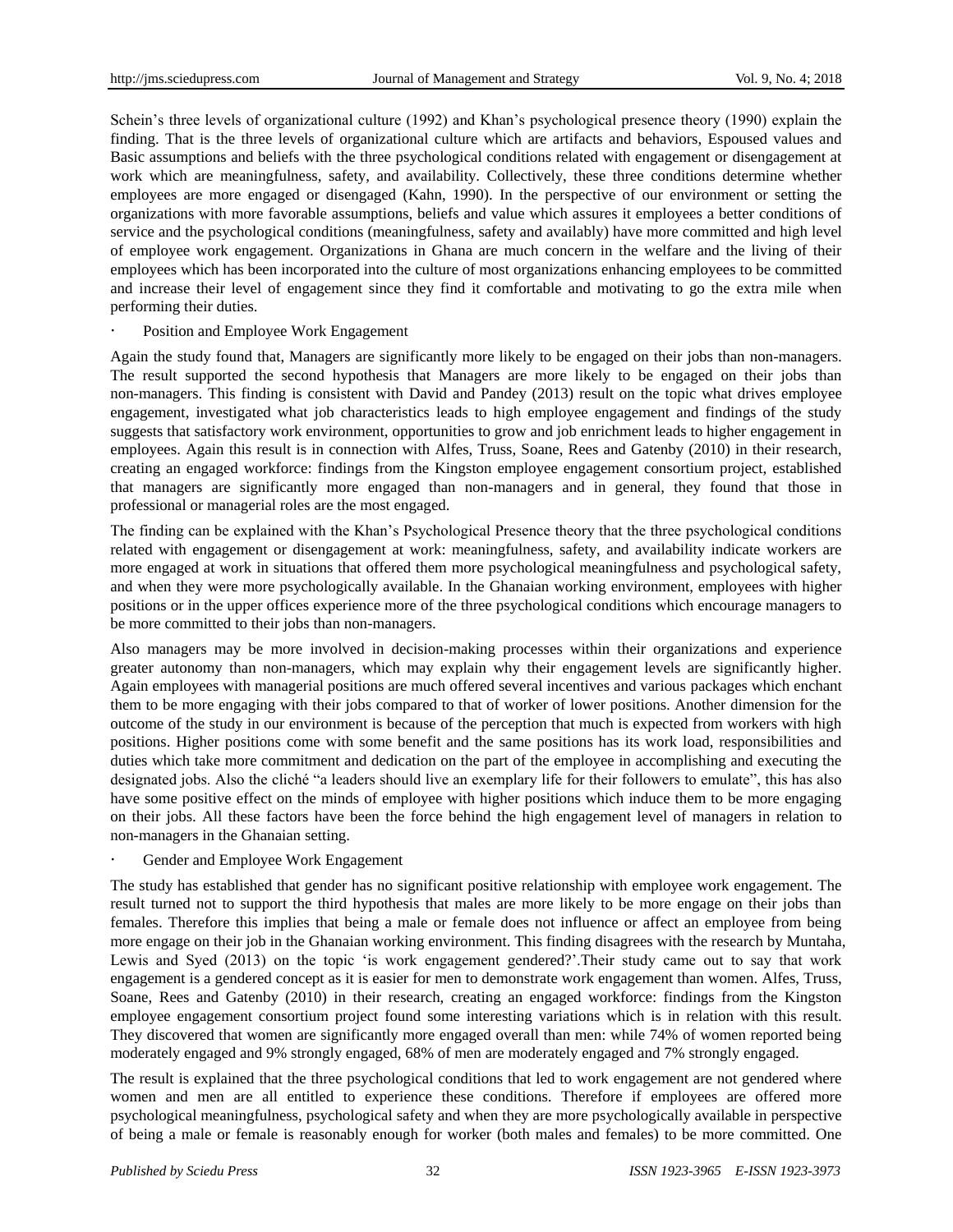possible reason for this outcome is of the saying "women can do what men can do and even better". It has been realized that this saying is having some great reflections on the commitment levels of females in the Ghanaian setting. Previously, the local culture of most Ghanaian prevented females from having professional and formal jobs. Females were expected to be at home taking care of house duties and the total welfare of the house and not to be engaged to white color jobs. The number of educated females was even limited which hindered them from being recognized in terms of former occupations. But the coin has turn recently, more females are encouraged to attain formal education and professional occupations which has enabled equality in relations to males. Most females are recently ambitious and achievement driven triggering their development for success. This development among females has influence their level of commitment and dedication to their jobs which increase their level of engagement to bridge the gap between males and female in connection to work engagement. Therefore, there is no significant difference in gender about employee work engagement as the findings established using the Ghanaian environment for the study.

#### **5. Conclusion and Recommendations**

#### *5.1 Introduction*

This arena presents a summary of the major findings, conclusion based on the findings of the study, implications and the recommendations for further research.

## *5.2 Summary*

Findings revealed that there exists a significant and positive relationship between organizational culture and employee work engagement. This implies that the more favorable the culture of the organizations are, the higher the engagement level of the employees. It was pointed out that, organizational culture is a major factor to consider when thinking about employee work engagement in our environment.

In the quest of the researchers to identify the engagement levels of employees, the study revealed that managers are highly engaged on their jobs than non-managers are, which indicate that, positions of employees influence the engagement levels of employees. The study also pointed out that there are no significant difference in the engagement level in terms of sex. This means that, sex do not influence the level of engagement of employees.

#### *5.3 Conclusion*

The study seeks to assess the effects of organizational culture on employee work engagement in Ghana using two selected insurance companies ambidextrously in the capital city as a case. To understand the research issues raised in the study and to place the relevant literature in context, as well as to generalize the study to some extent, a thorough review of the literature was made.

The study found that the culture of an organization has emerged as a critical driver and a deciding factor of employee work engagement. Thus, the organizations must consider improving their cultures when setting agenda for employee engagement and commitment. The Khan"s psychological presence theory explained that workers are more engaged at work in situations that offered them more psychological meaningfulness and psychological safety, and when they were more psychologically available, therefore if the cultures of organizations are made favorable, employee work engagement level will be high.

Also, the study confirmed that Managers are significantly more likely to be engaged on their jobs than non-managers. It pointed out that employee with managerial position are much offered several incentives and various packages which enchant them to be more engaging with their jobs and also their psychological conditions are better off compared to that of worker(s) of lower positions

The findings further revealed that gender has no significant positive relationship with employee work engagement. This shows how gender inequalities have been reduced in recent times enhancing females to match males in the working environment.

In nutshell, a general conclusion can be made that there exists a positive significant relationship between organizational culture and employee work engagement. This relationship is enhanced by the influence of organizational culture on employee work engagement based on the presence of the needed psychological conditions by the Khan"s psychological presence theory, therefore for an organization to keep its employees engaged in their various assigned duties, it must take into consideration the culture of the organization and implement flexible structures and systems.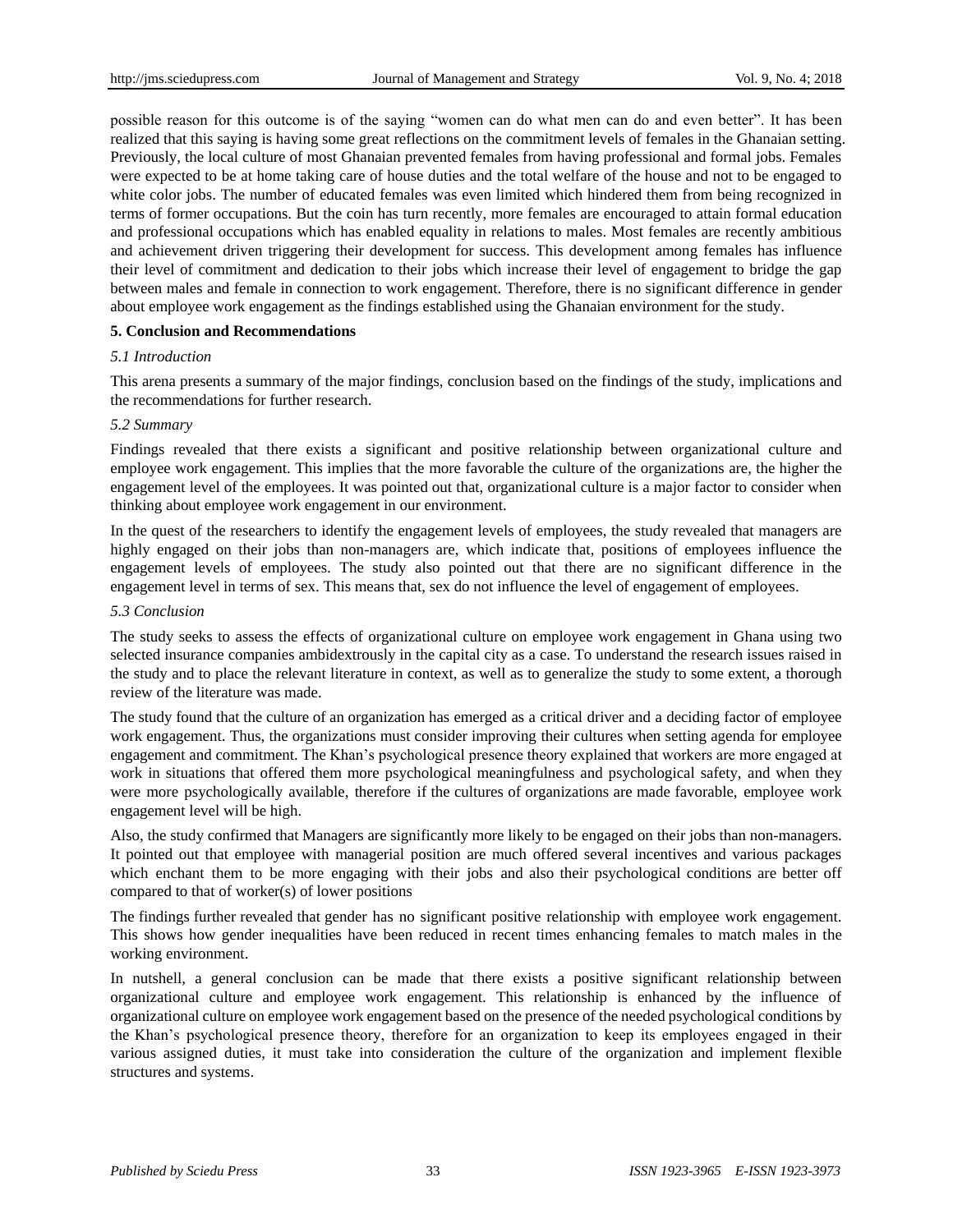#### *5.4 Recommendations for Future Studies*

In this investigation, the variable (organizational culture) was the main supporter towards representative work commitment; additionally inquire about, thus could be investigated in different determinants of worker work commitment or if there are different factors that should be joined with this variable so as to animate and enhance representative work commitment in Ghana.

Additionally, in the examination both open and private associations were consolidated in the investigations yet there are a few contrasts in culture among open associations and private associations, a near report should be possible to set up level of commitment between workers of open associations and private associations. It is prescribed that future research could utilize diverse strategy crosswise over numerous associations in the nation.

## *5.5 Implications for Theory and Practice*

The examination helps in writing by offering some exact proof(s) in the foundation of the connection between organizational culture and worker work commitment. Hypothetically, the aftereffect of the examination add to the assemblage of learning of which levels of worker commitment are influenced by authoritative culture and the comprehension of representatives settling on certain commitment choices.

Despite the fact that this research went for testing theory hypothetically, the discoveries of the exploration do have a commonsense ramifications for administration and representatives. In light of the discoveries of this investigation, organizations ought to give representatives acceptable workplace, adaptable structures and make spaces for creative thoughts keeping in mind the end goal to expand the level of worker work commitment. As Khan's mental nearness hypothesis recommends, commitment finishes from a state called mental nearness and that there are three mental conditions identified with commitment and withdrawal at work which is significance security and accessibility. Organizations ought to in this way audit their way of life that will influence representatives to accomplish the three mental conditions which will impact worker to build their commitment level since the investigation has demonstrated that there is certain huge connection between authoritative culture and representative work commitment.

#### **Competing Interests**

There is absolutely no competing interests in as much as the collaborative efforts injected into this manuscript by the authors are concerned.

#### **References**

- Agyemang, C. B., & Ofei, S. B. (2013). Employee work engagement and organizational commitment: a comparative study of private and public sector organizations in Ghana. *European Journal of Business and Innovation Research*, *1*(4), 20-33.
- Alfes, K., Truss, T., Soane, E. C., Rees, C., & Gatenby, M. (2010). *Creating an Engaged Workforce: Findings From the Kingston Employee Engagement Consortium Project.* London: Chartered Institute of Personnel and Development*.*
- Aphu, E. S. (2015). The Study of Time Management in Civil Service Institutions in Ghana: A Case of Accra Metropolitan Assembly. *European Journal of Business and Management, 7*(30).
- Aphu, E. S. (2018). The Impact of Recruitment and Selection Criteria on Organizational Performance. GN Bank, Greater Accra Region of Ghana as the Mirror. *Journal of Public Administration and Governance, 8*(3).
- Aphu, E. S., & Adator, S. W. (2018). Challenges and Sustainable Development of Small and Medium-Sized Enterprises: Evidence from a Local Processing Company in Ghana (Nkulenu). *Advances in Social Sciences Research Journal*. https://doi.org/10.14738/assrj.55.4572
- Bakker, A. B., & Demerouti, E. (2007). The Job Demands-Resources Model: State Of The Art. *Journal of Managerial Psychology*, *22*, 309-328. https://doi.org/10.1108/02683940710733115
- Barney, J. B. (1986). Organizational culture: can it be a source of sustained competitive advantage. *Academy of Management Review*, *11*, 656-658. https://doi.org/10.5465/amr.1986.4306261
- David, S., & Pandey, S. (2013). A Study of Engagement at Work: What Drives Employee Engagement. *European Journal of Commerce and Management Research*, *2*(7), 155-161.
- Deci, E. L., & Ryan, R. M. (1987). The Support of Autonomy and the Control of Behavior. *Journal of Personality and Social Psychology*, *53,* 1024-1037. https://doi.org/10.1037/0022-3514.53.6.1024
- Denison, D. R. (1990). *Corporate Culture and Organizational Effectiveness*. New York: Wiley.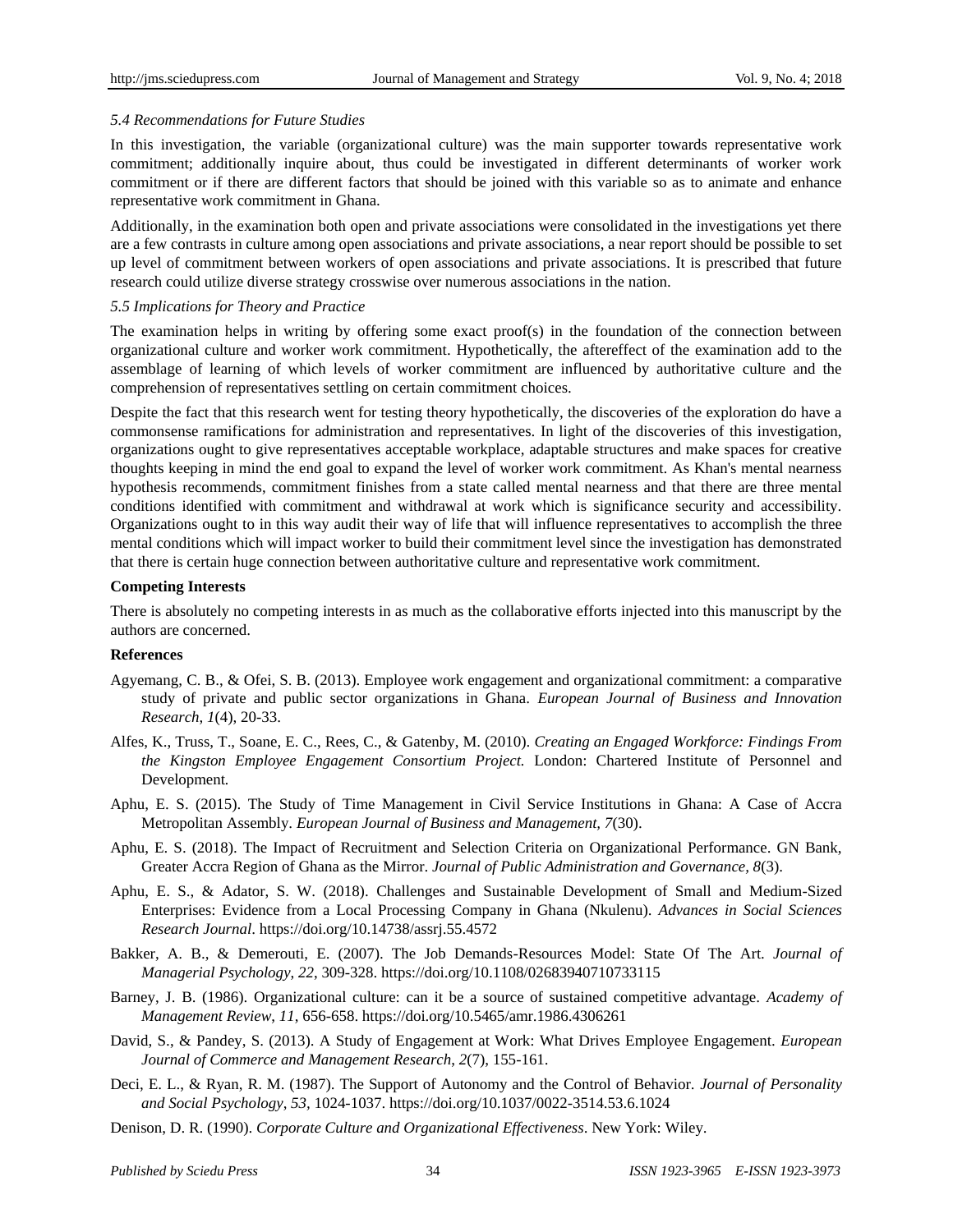- Denison, D. R. (2000). *Organizational Culture: Can It Be a Key Lever for Driving Organizational Change. The Handbook of Organizational Culture*. London: John Wiley & Sons.
- Denison, D. R., & Mishra, A. K. (1995). Toward a Theory of Organizational Culture and Effectiveness. *Organizational Science*, *6*(2), 204-223. https://doi.org/10.1287/orsc.6.2.204
- Forehand, G. A., & Gilmer, V. (1964). Environmental Variations in Studies of Organizational Behavior. *Psychological Bulletin*, *62*, 361-382. https://doi.org/10.1037/h0045960
- Hofstede, G. (1980). *Culture's Consequences: International Differences in Work Related Issues*. Beverly Hills, CA: Sage.
- Hofstede, G. (1980). Motivation, Leadership and Organization: Do American Theories Apply Abroad. *Organizational Dynamics*, *9*(1), 42-63. https://doi.org/10.1016/0090-2616(80)90013-3
- Hofstede, G., Neuijen, B., Ohayv, D., & Sanders, G. (1990). Measuring Organizational Cultures: A Qualitative and Quantitative Study across Twenty Cases*. Administrative Science Quarterly, 35*, 289-316. https://doi.org/10.2307/2393392
- Irvine, D. (2013). Culture Drives Employee Engagement, Not the Other Way Around. *HRM Today Social Network, 1*, 18-24.
- Johnson, G., Scholes, K., & Whittington, R. (1997). *Exploring Corporate Strategy*. Harlow; Pearson education limited
- Kahn, W. A. (1990). Psychological Conditions of Personal Engagement and Disengagement at Work. *Academy of Management Journal*, *33*(4), 692-724.
- Kahn, W. A. (1992). To Be Fully There: Psychological Presence At Work. *Human Relations*, *45*, 321-349. https://doi.org/10.1177/001872679204500402
- Kotter, E. H., & Heskett, O. K. (1992). Culture: The Missing Concept in Organizational Studies. *Administrative Science Quarterly*, *4*(2), 229-240.
- Kotter, J. P., & Heskett, J. L. (1992). *Corporate Culture and Performance*. New York, NY: The Free Press.
- Lockwood, N. R. (2007). *Leveraging Employee Engagement for Competitive Advantage: HR's Strategic Role*. Alexandria: Society for Human Resource Management.
- Martins, E. C., & Terblanche, F. (2003). Building Organizational Culture that Stimulates Creativity and Innovation. *European Journal of Innovation Management, 6*(1), 64-74. https://doi.org/10.1108/14601060310456337
- Martins, E., Martins, N., & Terblanche, F. (2004). An organizational culture model to stimulate creativity and innovation in a university library. *Advances in Library Administration and Organization*, *2*, 83-130. https://doi.org/10.1016/S0732-0671(04)21003-3
- Maslach, C., & Leiter, M. (1997). *The Truth about Burnout*. San Francisco: Jossey-Bass.
- Maslach, C., Schaufelli, W. B., & Leiter, M. P. (2001). Job Burnout. *Annual Review of Psychology, 52,* 397-422. https://doi.org/10.1146/annurev.psych.52.1.397
- May, D. R., Gilson, R. L., & Harter, L. M. (2004). The psychological conditions of meaningfulness, safety and availability and the engagement of the human spirit at work. *Journal of Occupational and Organizational Psychology*, *77,* 11-37. https://doi.org/10.1348/096317904322915892
- Meyer, J. P., & Allen, N. J. (1991). A Three Component Conceptualization of Organizational Commitment. *Human Resource Management Review*, *1,* 61-89. https://doi.org/10.1016/1053-4822(91)90011-Z
- Muntaha, B., Lewis, P., & Syed, J. (2013). "Is work engagement gendered?" Gender in Management. *An International Journal, 28*(7), 400-423. https://doi.org/10.1108/GM-01-2013-0005
- Naidoo, P., & Martins, N. (2014). Investigating the relationship between organizational culture and work engagement. *Problems and Perspectives in Management*, *12*(4), 433-476.
- Peters, T. J., & Waterman, R. H. (1982). *In search of excellence: Lessons from America's best-run companies*. New York, NY: Harper and Row.
- Pettigrew, A. M. (1990). Is Corporate Culture Manageable?. In Wilson, D., & Rosenfeld, R. (Eds.), *Managing Organizations*, *12*(5), 267-272.